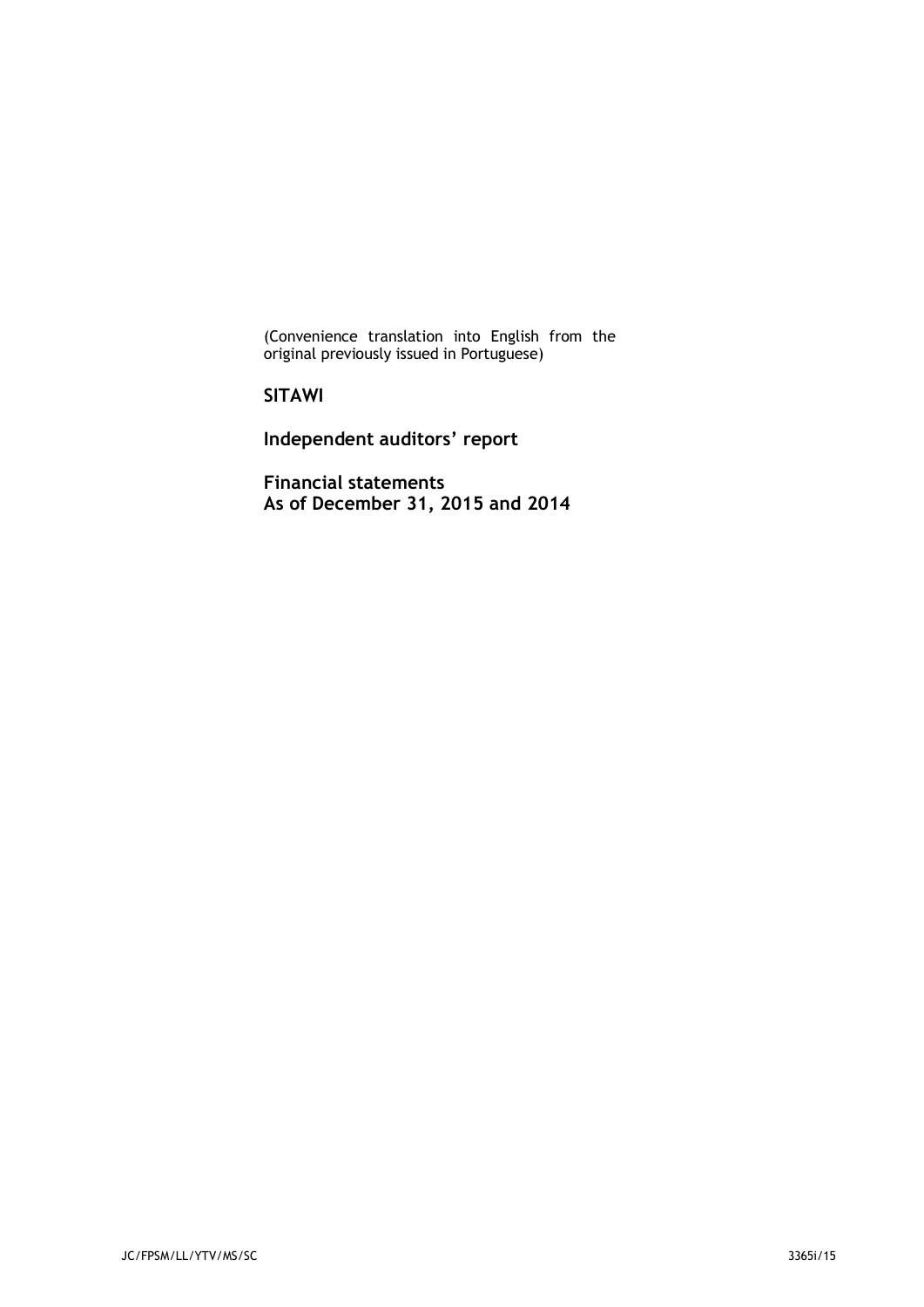**Financial statements As of December 31, 2015 and 2014**

**Contents**

**Independent auditors' report on the financial statements**

**Balance sheets**

**Statements of activities**

**Statements of comprehensive income (loss)**

**Statements of changes in net assets**

**Statements of cash flows**

**Notes to the financial statements**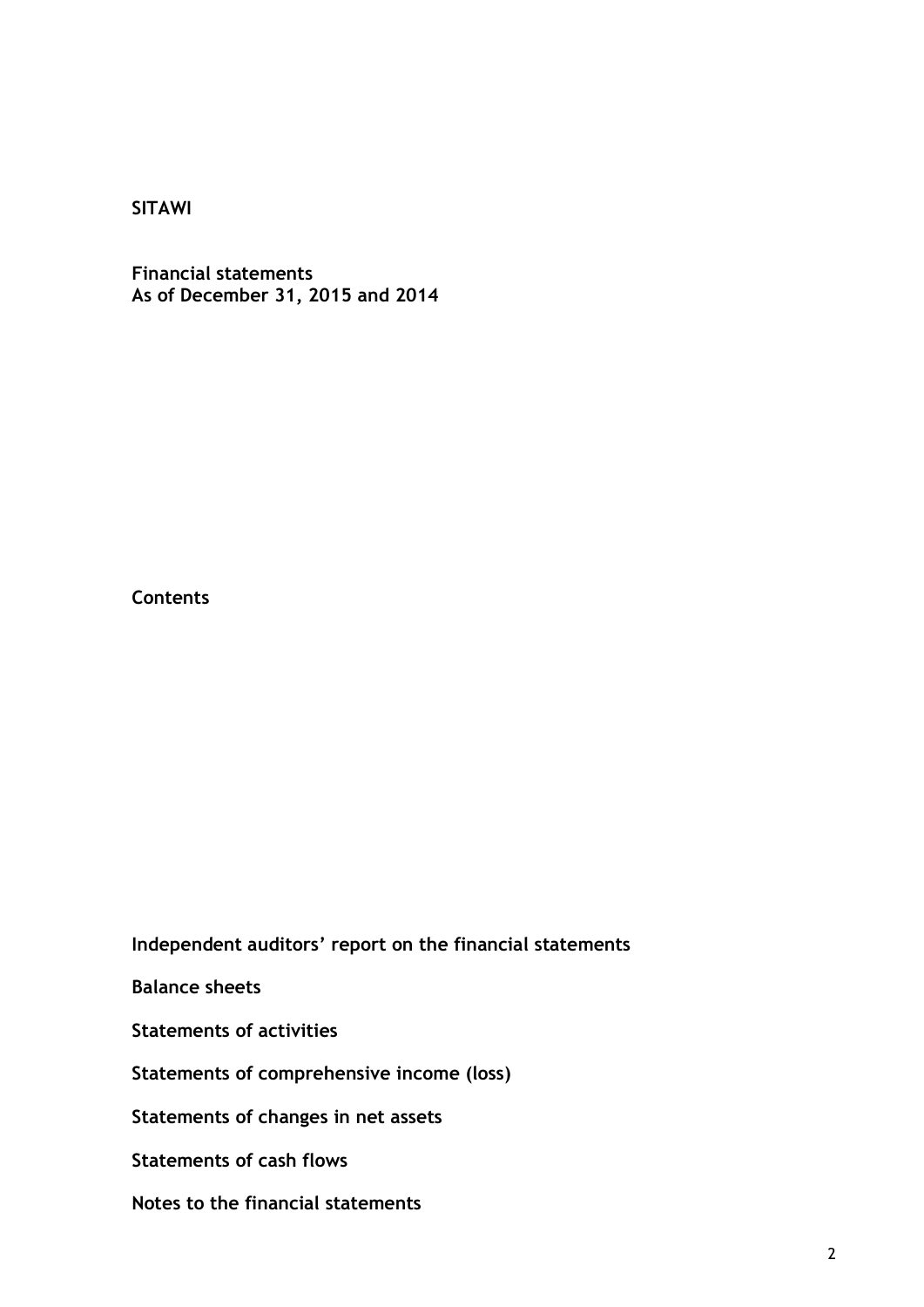

Tel.: +55 21 2210 5166 Rua Buenos Aires, 48<br>Fax: + 55 21 2224 5285 4° andar - Centro  $Fax: + 552122245285$ 

(Convenience translation into English from the original previously issued in Portuguese)

# **INDEPENDENT AUDITORS' REPORT ON THE FINANCIAL STATEMENTS**

To Management of **SITAWI** Rio de Janeiro – RJ

#### **Introduction**

We have audited the financial statements of **SITAWI** ("**Entity**"), which include the balance sheets as of December 31, 2015 and the related statements of activities, comprehensive income (loss), changes in net assets and cash flows for the year then ended, as well as a summary of the significant accounting practices and other notes.

#### **Management's responsibility for the financial statements**

The Entity's management is responsible for the fair presentation and preparation of the financial statements in accordance with Brazilian accounting practices and for the internal controls considered necessary to allow the preparation of financial statements free of material misstatement, whether due to fraud or error.

#### **Independent auditors' responsibility**

Our responsibility is to express an opinion on these financial statements based on our audit, conducted in accordance with Brazilian and international auditing standards. These auditing standards require that we comply with relevant ethical requirements relating to audit engagements and plan and perform the audit to obtain reasonable assurance whether the financial report is free of material misstatement.

An audit includes performing procedures to obtain evidence supporting the amounts and disclosures in the financial statements. The procedures selected depend on our judgment, including the assessment of the risks of material misstatement of the financial report, whether due to fraud or error. In making those risk assessments, we consider internal controls relevant to the preparation and fair presentation of the Entity's financial statements in order to design audit procedures that are appropriate in the circumstances, but not for the purpose of expressing an opinion on the effectiveness of the Entity's internal controls. An audit also includes evaluating the appropriateness of accounting policies used and the reasonableness of accounting estimates made by Management, as well as evaluating the overall financial statement presentation. We believe that the audit evidence we have obtained is sufficient and appropriate to provide a basis for our audit opinion.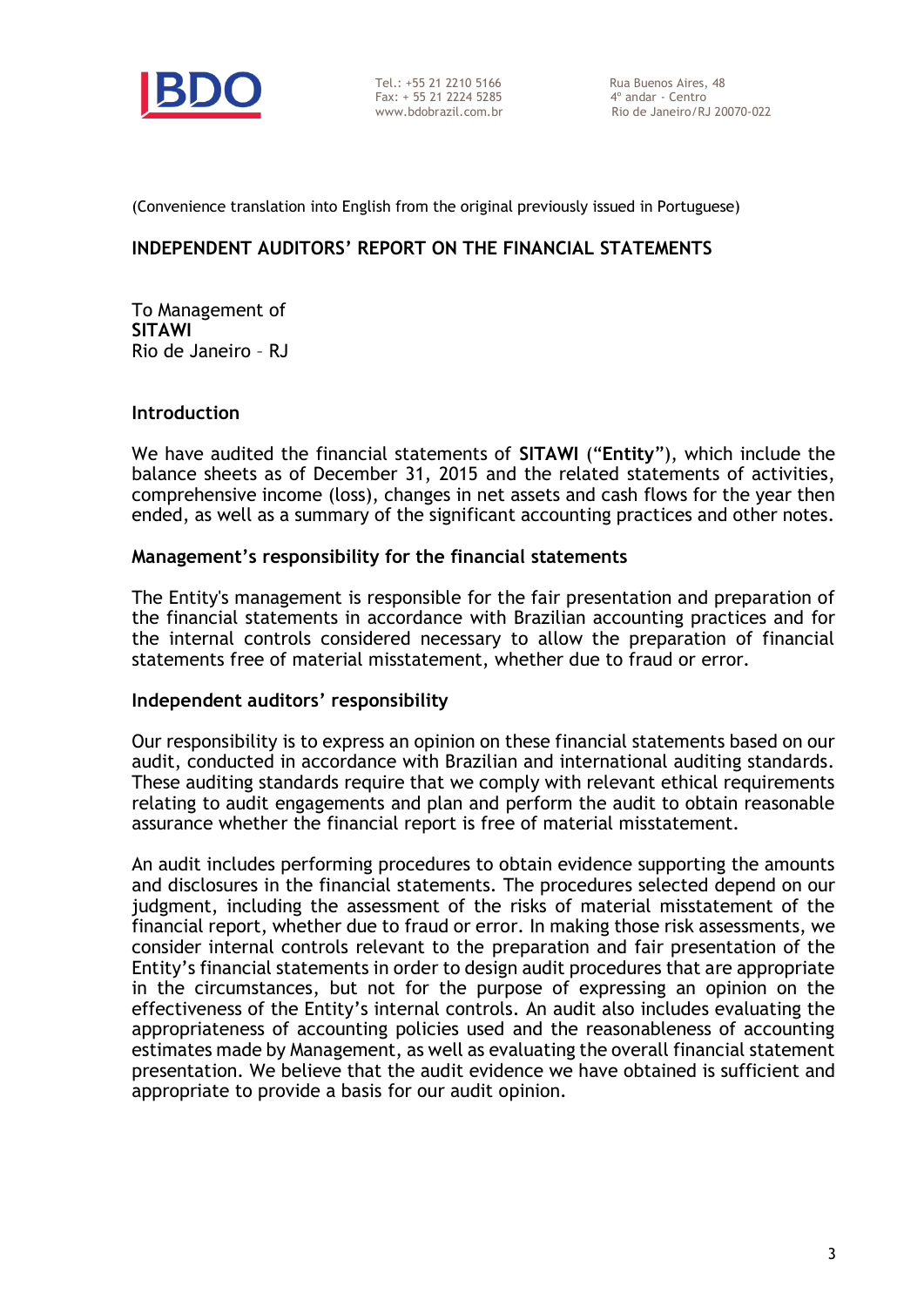

# **Opinion on the financial statements**

In our opinion, the financial statements referred to above present fairly, in all material respects, the financial position of the Entity as of December 31, 2015, the results of its operations and its cash flows for the year then ended in conformity with Brazilian accounting practices.

The accompanying financial statements have been translated into English for the convenience of readers outside Brazil.

Rio de Janeiro, October 20, 2016.



**BDO RCS Auditores Independentes SS CRC 2 SP 013846/F-2**

Julie-190

**Julian Clemente Accountant CRC 1 SP 197232/O-6 – S - RJ**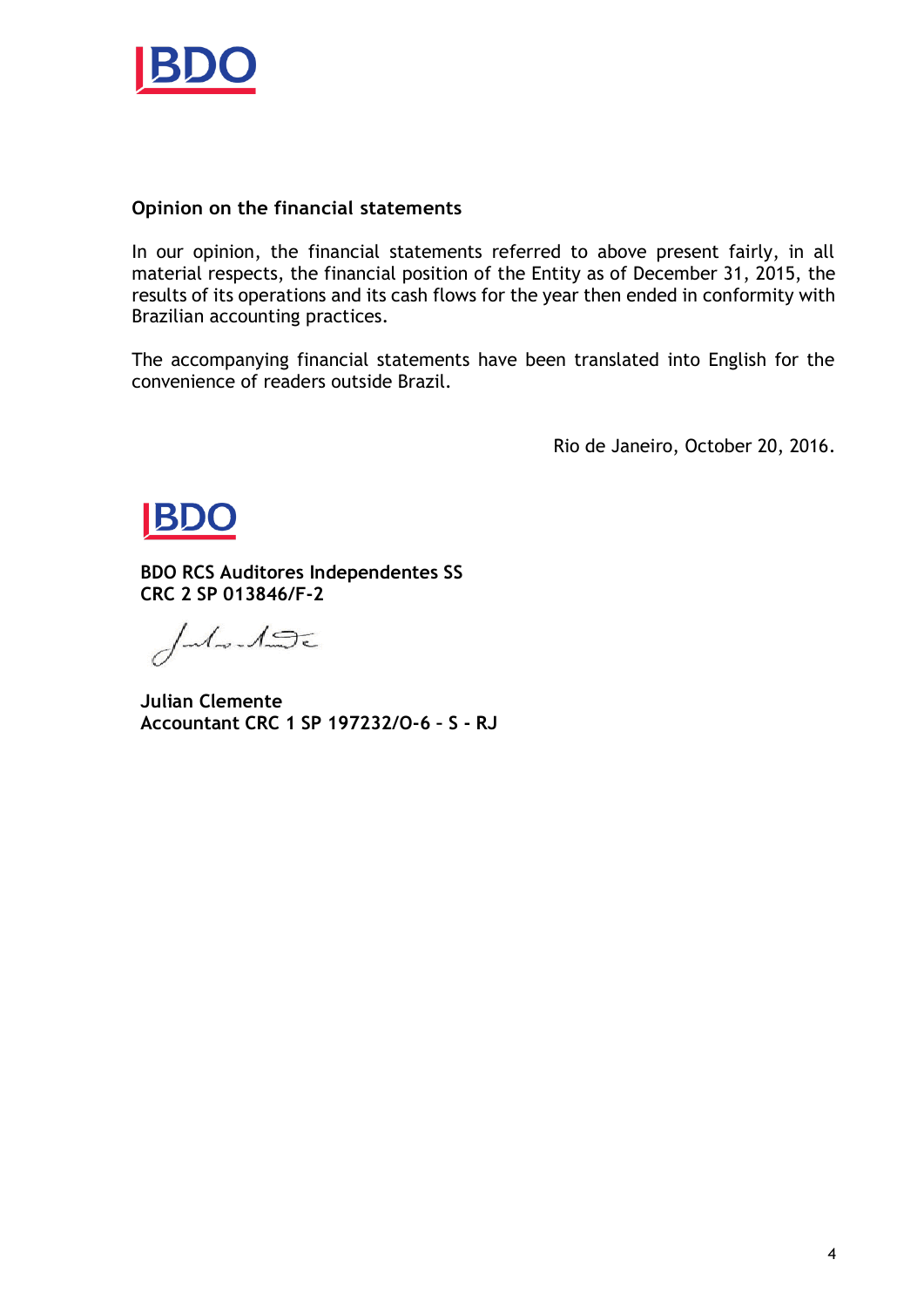# **Statements of financial position As at December 31, 2015 and 2014 (In Brazilian Reais)**

| Assets                              |            |           |           | Liabilities and net assets       |                |           |           |
|-------------------------------------|------------|-----------|-----------|----------------------------------|----------------|-----------|-----------|
| Current                             | Note       | 2015      | 2014      | Current                          | Note           | 2015      | 2014      |
| Cash and cash equivalents           |            | 2.056.901 | 1.200.453 | Obligations with transfers       | 6              | 2.116.768 | 1.368.365 |
| Environmental and social loans      | 5          | 763.392   | 225.222   | Tax liabilities                  |                | 7.662     | 20.528    |
| Recoverable taxes and contributions |            | 36.271    | 24.971    | Labor liabilities                | $\overline{7}$ | 30.351    | 258       |
|                                     |            |           |           | Other accounts payable           | 8              | 67.468    | 7.352     |
|                                     |            |           |           |                                  |                | 2.222.249 | 1.396.503 |
|                                     |            | 2.856.564 | 1.450.646 | Net assets                       | 10             |           |           |
|                                     |            |           |           | Social fund                      |                | 1.059.629 | 422.044   |
|                                     |            |           |           | Cummulative Surplus              |                |           | 216.619   |
| Noncurrent                          |            |           |           |                                  |                | 1,059,629 | 638.663   |
| Environmental and social loans      | 4          | 412.184   | 569.323   |                                  |                |           |           |
| Fixed assets                        | $\sqrt{5}$ | 13.130    | 15197,0   |                                  |                |           |           |
|                                     |            | 425.314   | 584,520   |                                  |                |           |           |
| <b>Total assets</b>                 |            | 3.281.878 | 2.035.166 | Total liabilities and net assets |                | 3.281.878 | 2.035.166 |

**The accompanying notes are an integral part of these financial statements.**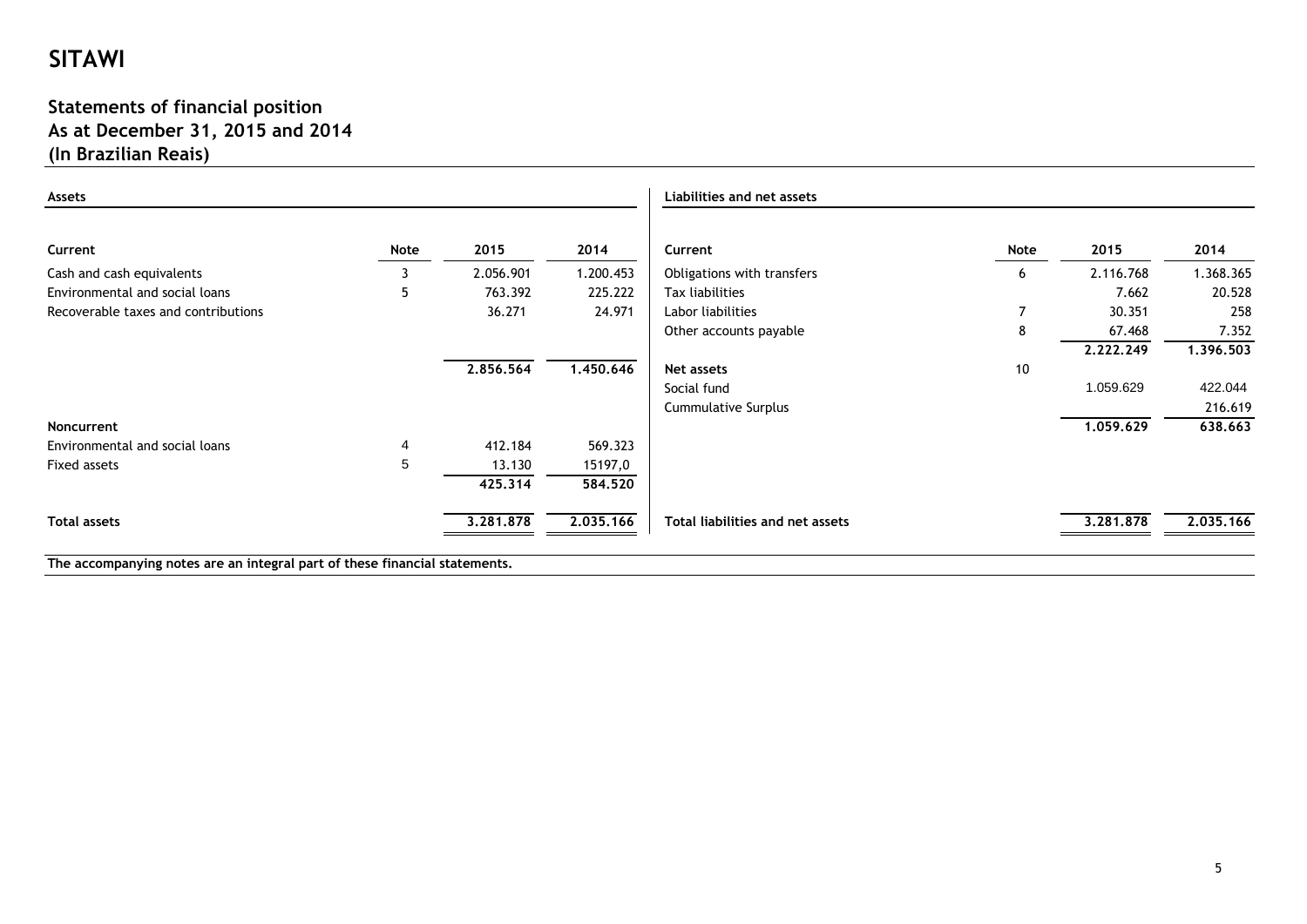# **Statements of activities As at December 31, 2015 and 2014 (In Brazilian Reais)**

| Net operating revenue                                                      | <b>Note</b>       | 2015        | 2014        |
|----------------------------------------------------------------------------|-------------------|-------------|-------------|
| Net Revenues                                                               | 11                | 1.509.776   | 1.272.243   |
|                                                                            |                   | 1.509.776   | 1,272,243   |
| Operating revenues (expenses)                                              |                   |             |             |
| Expenses on personnel                                                      | $12 \overline{ }$ | (442.472)   | (442.819)   |
| General and administrative expenses                                        | 13                | (1.000.624) | (767.638)   |
| Other operating revenues (expenses)                                        | 14                | 315.736     | 187131,0    |
|                                                                            |                   | (1.127.360) | (1.023.326) |
| Financial income, net                                                      | 15                | 68.030      | 53.077      |
|                                                                            |                   | 68,030      | 53.077      |
| Surplus for the year                                                       |                   | 450.446     | 301.994     |
| The accompanying notes are an integral part of these financial statements. |                   |             |             |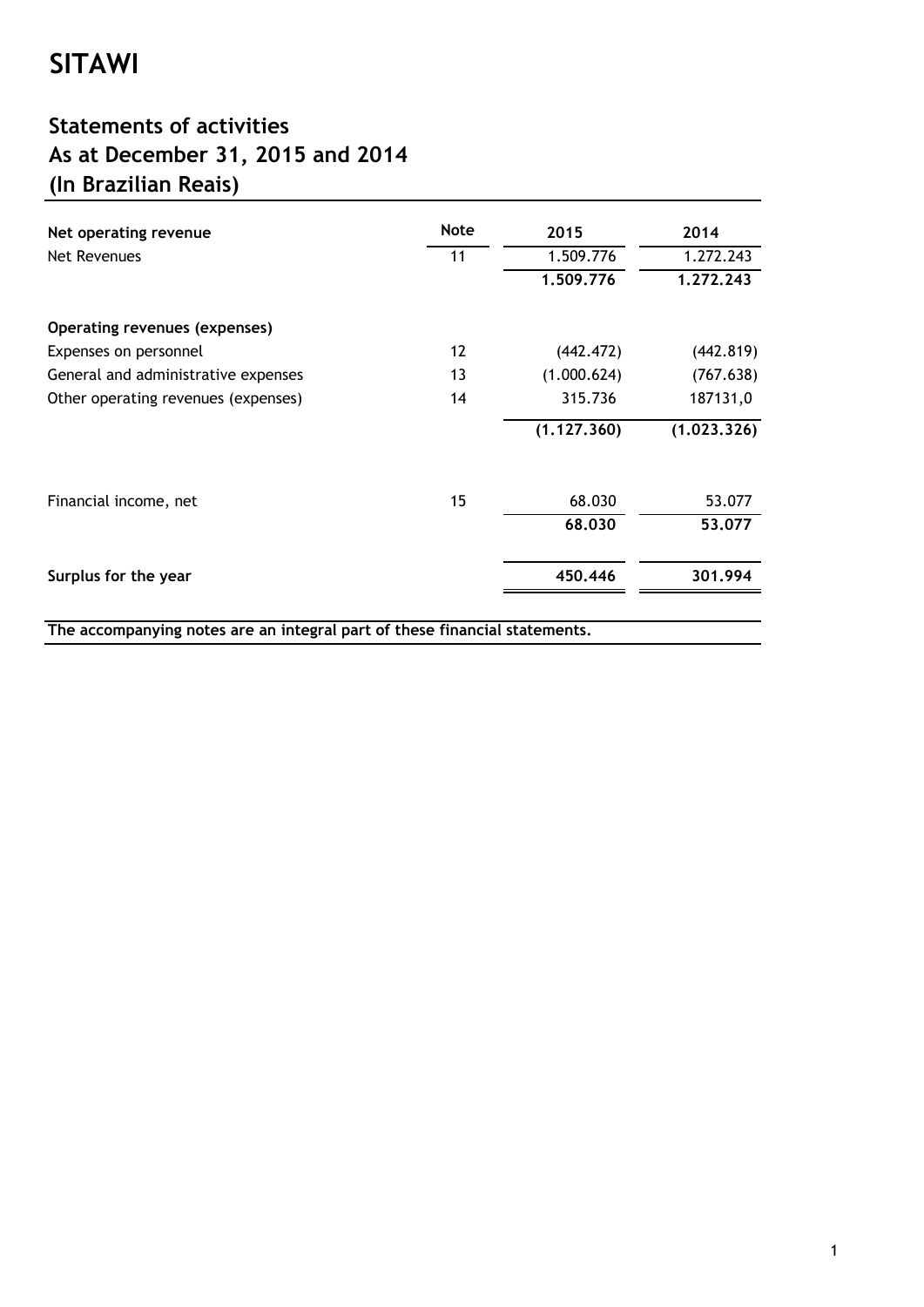# **(In Brazilian Reais) Statements of comprehensive income As of December 31, 2015 and 2014**

|                                         | 2015                     | 2014    |
|-----------------------------------------|--------------------------|---------|
| Surplus for the year                    | 450.446                  | 301.994 |
| Other comprehensive income              | $\overline{\phantom{0}}$ |         |
| Total comprehensive income for the year | 450.446                  | 301.994 |
|                                         |                          |         |

**The accompanying notes are an integral part of these financial statements.**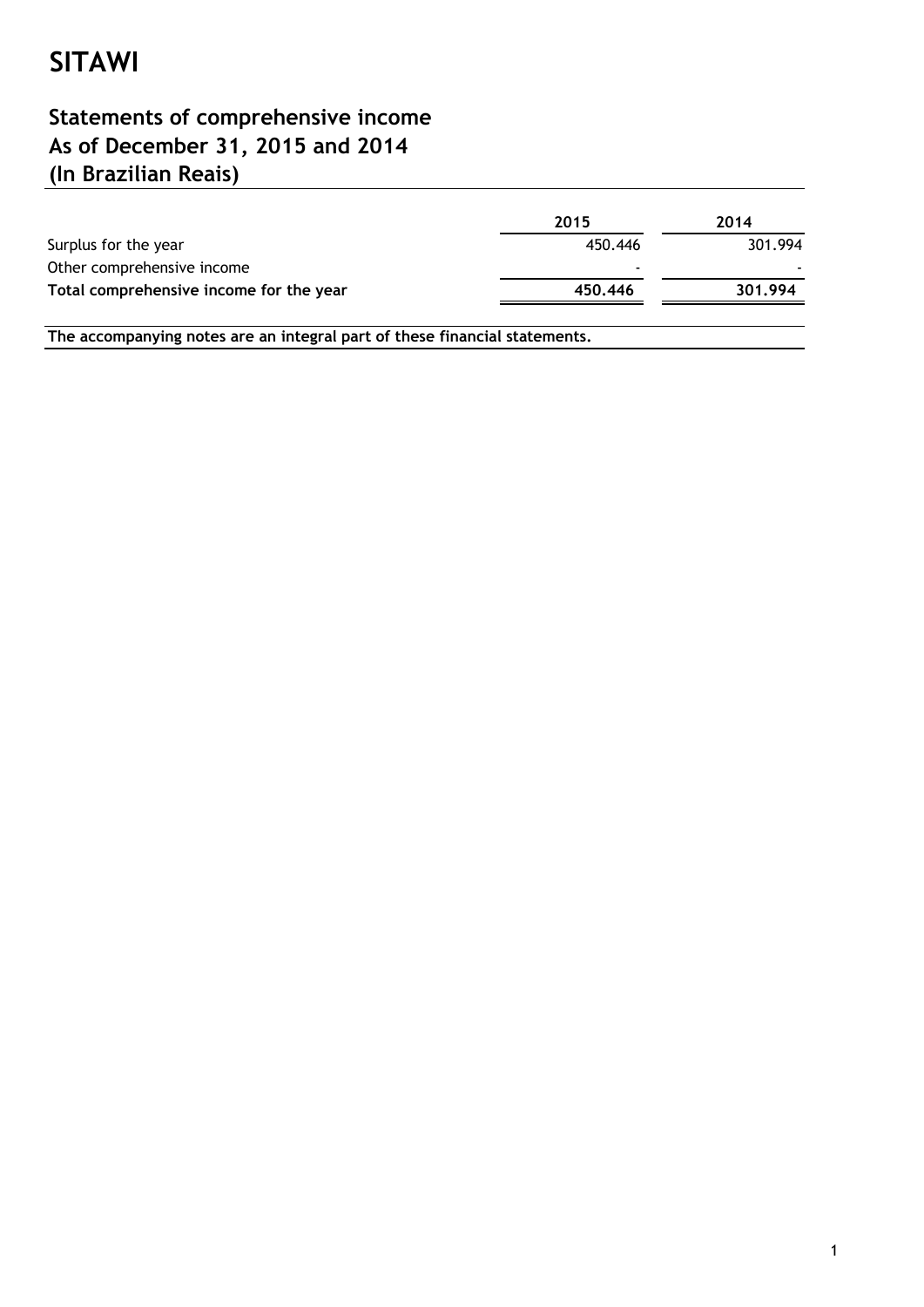# **Statements of changes in net assets As at December 31, 2015 and 2014 (In Brazilian Reais)**

|                                                                            | Social fund | <b>Accumulated surplus</b> | <b>Total</b> |
|----------------------------------------------------------------------------|-------------|----------------------------|--------------|
| Balances as at December 31, 2013                                           | 422.044     | (85.375)                   | 336.669      |
| Surplus for the year                                                       |             | 301.994                    | 301.994      |
| Balances as at December 31, 2014                                           | 422.044     | 216.619                    | 638.663      |
| Surplus for the year                                                       |             | 450.446                    | 450.446      |
| <b>Others</b>                                                              |             | (29.480)                   | (29.480)     |
| Appropriation to net assets                                                | 637.585     | (637.585)                  |              |
| Balances as at December 31, 2015                                           | 1.059.629   |                            | 1.059.629    |
| The accompanying notes are an integral part of these financial statements. |             |                            |              |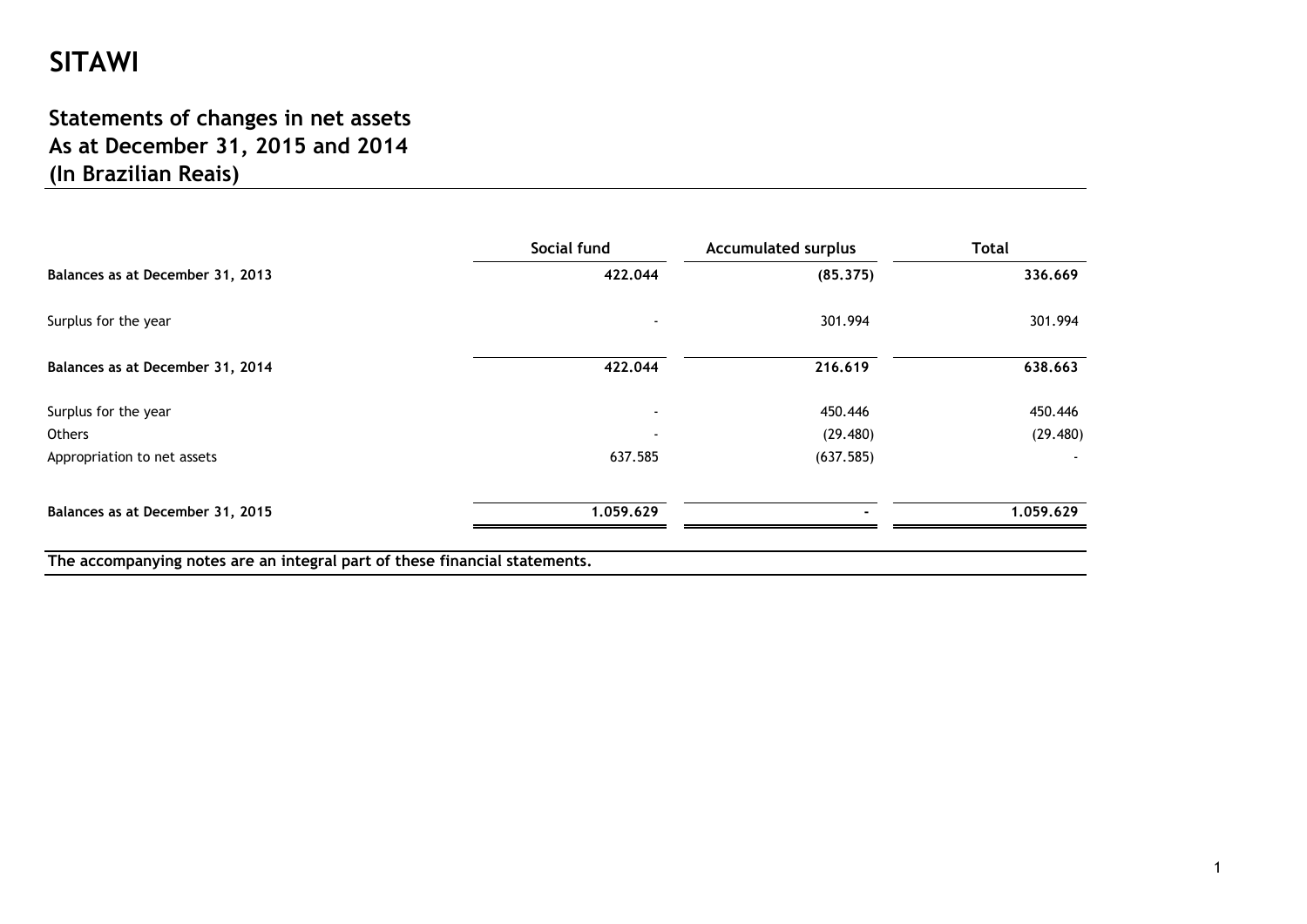# **Statements of cash flows As at December 31, 2015 and 2014 (In Brazilian Reais)**

| Cash flows from operating activities                                            | 2015      | 2014      |
|---------------------------------------------------------------------------------|-----------|-----------|
| Surplus for the year                                                            | 450.446   | 301.994   |
| Adjustment to reconcile surplus of the year with cash from operating activities |           |           |
| Depreciation                                                                    | 2.067     | 845       |
| Others                                                                          | (29.480)  |           |
| Adjusted surplus for the year                                                   | 423.033   | 302,839   |
| Changes in current and noncurrent operating assets                              |           |           |
| Recoverable taxes                                                               | (11.300)  | (9.755)   |
| Accounts receivable                                                             |           |           |
| <b>Others</b>                                                                   |           |           |
| Environmental and social loans                                                  | (381.031) | (365.893) |
|                                                                                 | (392.331) | (375.648) |
| Changes in operating liabilities                                                |           |           |
| Obligations with transfers                                                      | 748.403   | (107.340) |
| <b>Tax liabilities</b>                                                          | (12.866)  | 15.450    |
| Payroll and social charges                                                      | 30.093    | (5.309)   |
| Other liabilities                                                               | 60.116    | 6.813     |
|                                                                                 | 825.746   | (90.386)  |
|                                                                                 |           |           |
| Net cash from operating activities                                              | 856.448   | (163.195) |
| Cash flows from investing activities                                            |           |           |
| Addition of fixed assets                                                        |           | (5.529)   |
| Net cash from investing activities                                              |           | (5.529)   |
| Net increase in cash and cash equivalents                                       | 856,448   | (168.724) |
| Cash and cash equivalents at beginning of year                                  | 1.200.453 | 1.369.177 |
| Cash and cash equivalents at end of year                                        | 2.056.901 | 1.200.453 |
|                                                                                 |           |           |
| Net increase in cash and cash equivalents                                       | 856.448   | (168.724) |
| The accompanying notes are an integral part of these financial statements.      |           |           |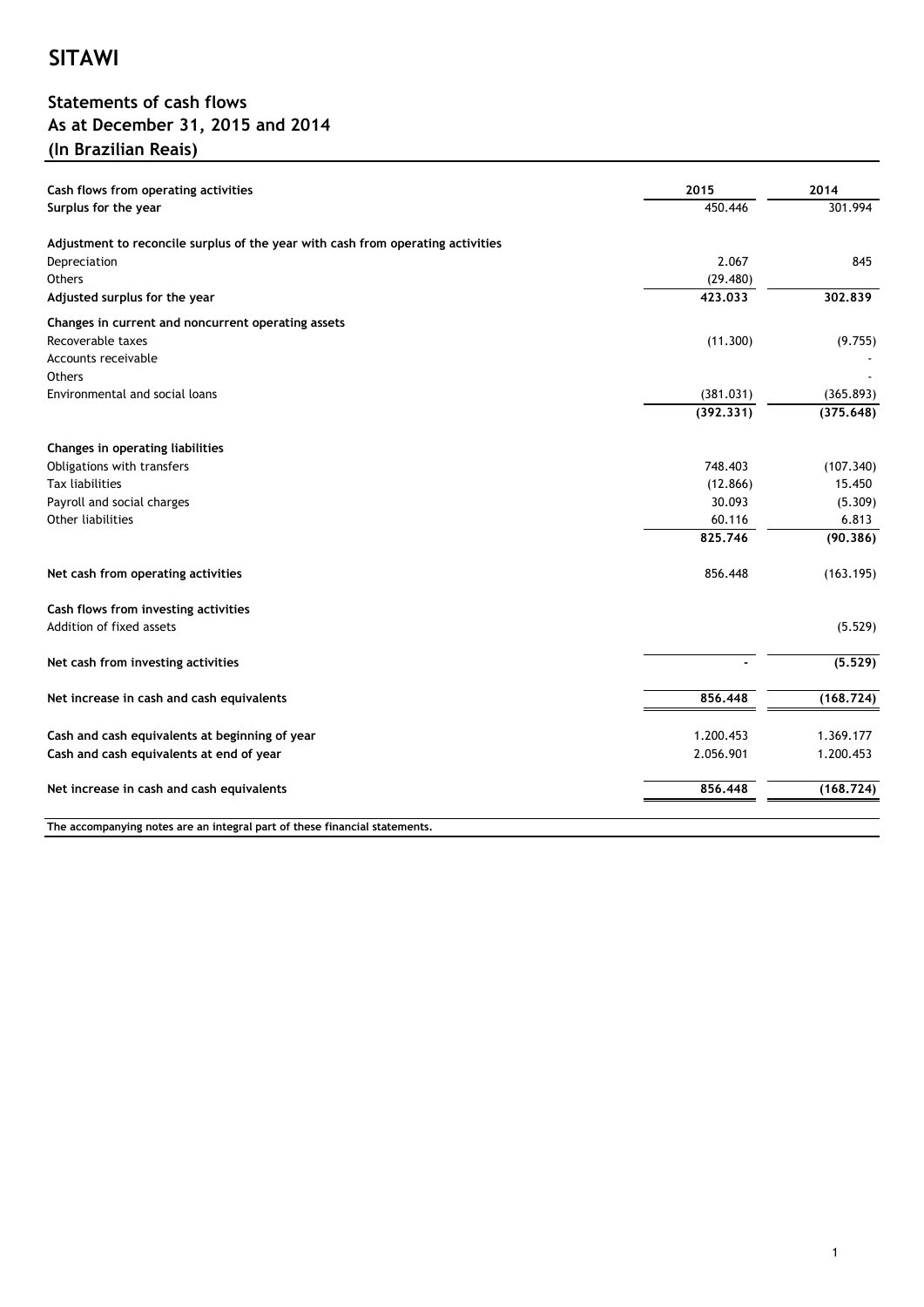# **1. General information**

SITAWI ("Entity") is a nonprofit organization linked to no parties or religion, which has been working for 8 years in Brazil to develop financial solutions for social and environmental impact. Since 2010, the Entity has the certificate of Civil Society Organization in Public Interest (OSCIP).

The Entity's work is developed in partnership with local organizations and groups, either profit or nonprofit, whose mission is to have great social and environmental impact.

The experience indicates that more capital, more types of capital and a greater efficiency in allocating and using capital transform more lives. Thus, SITAWI also works with families, financial institutions and companies, supporting their strategies of allocating charitable or investment funds.

The Entity's purpose, according to its articles of organization, is to promote social-economic development by providing credit and technical and managing guidance to nonprofit organizations, micro and medium-sized companies, associations, cooperative companies and similar legal entities that intend to implement projects of significant environmental and social impact and that are excluded from the Brazilian financial system, considering their characteristics, size, credit risk and/or impossibility to offer guarantees.

# **2. Presentation of financial statements and main accounting practices**

# **2.1. Presentation of the financial statements**

The Entity's financial statements are being presented according to the accounting standards adopted in Brazil, which include the Resolutions of the Federal Association of Accountants (CFC) and Pronouncements of the Accounting Pronouncements Committee (CPCs).

As the Entity is a non-profit organization, the financial statements were mainly prepared in accordance with ITG 2002 – Non-profit entity, approved by Decision No. 1.409 of September 21, 2012, by Technical Notice CTG 2000, approved by Decision No. 1.159 of February 13, 2009, of the CFC, and by NBC TG 1000 - Accounting for Small and Mid-sized entities, for the aspects not addressed by ITG 2002.

The financial statements were approved by the Administration on the October 20.th 2016.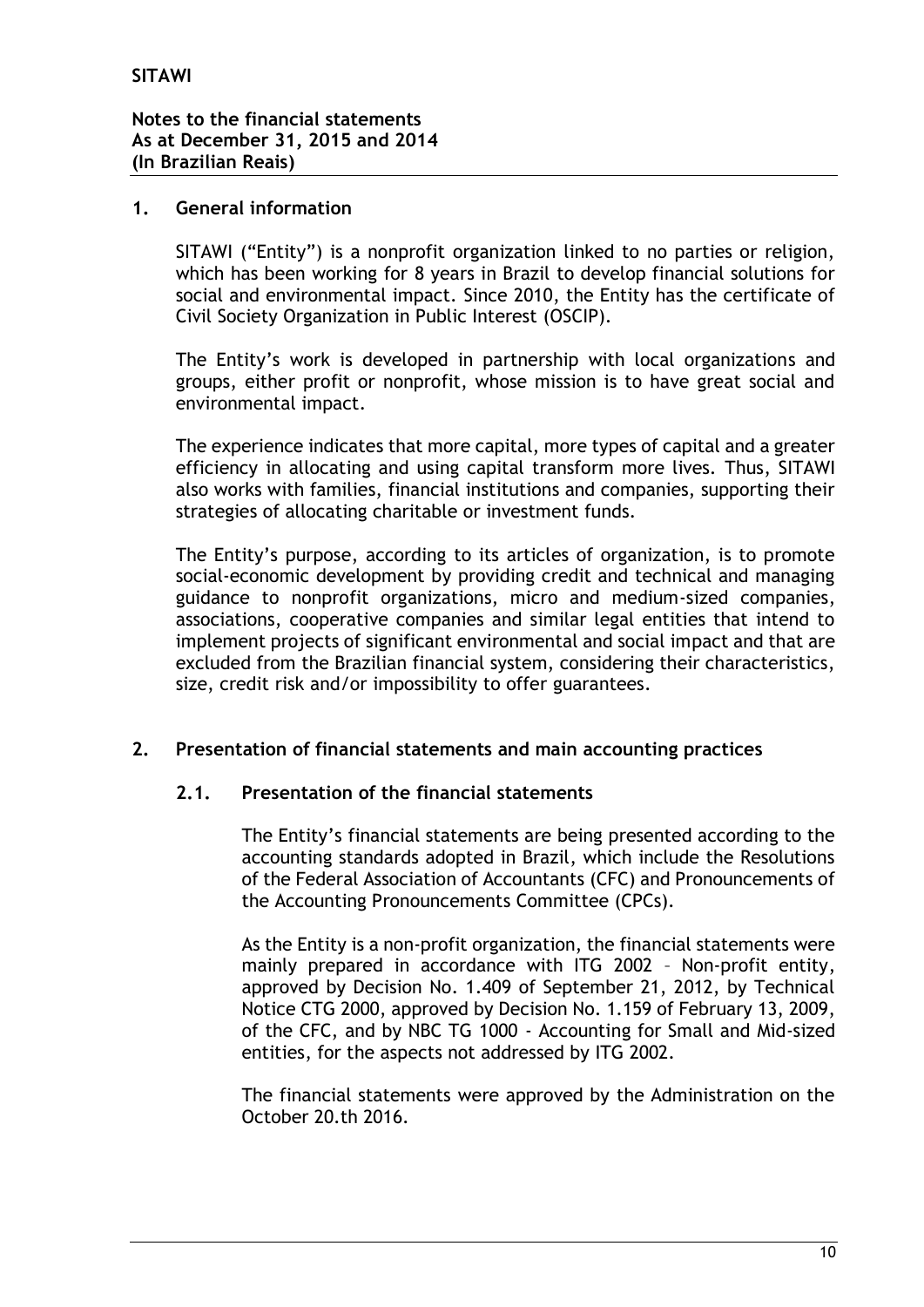# **2.2. Significant accounting practices adopted**

The financial statements have been prepared in accordance with accounting practices adopted in Brazil, as follows:

# **a. Functional currency**

The Entity's management established that its functional currency is the Brazilian Real, according to the provisions of CPC Technical Pronouncement No. 02 (effects on changes in exchange rates and translation of financial statements).

# **b. Cash and cash equivalents**

These include bank demand deposits and financial investments realizable within ninety (90) days from investment date or considered of immediate liquidity or convertible into a known cash amount, subject to an insignificant risk of change in value. They are recorded at cost plus income earned up to balance sheet date, not exceeding their market or realization value.

#### **c. Recognition of revenues and expenses**

Expenses are recorded on the accrual basis and revenues from donations are recorded on cash basis, except for financial revenues, which are also recorded on the accrual basis. The surplus resulting from the Entity's activities is added to net assets only at the end of each fiscal year.

#### **d. Fixed assets**

These are stated at cost, less accumulated depreciation calculated using the straight-line method at annual rates that consider the useful economic lives of the assets.

Fixed assets, other non-current assets and material current assets are reviewed annually for impairment. Management tested its assets pursuant to CPC 01, approved by CVM Resolution No. 527/2007 and found no signs of impairment. The assets are realized within satisfactory periods.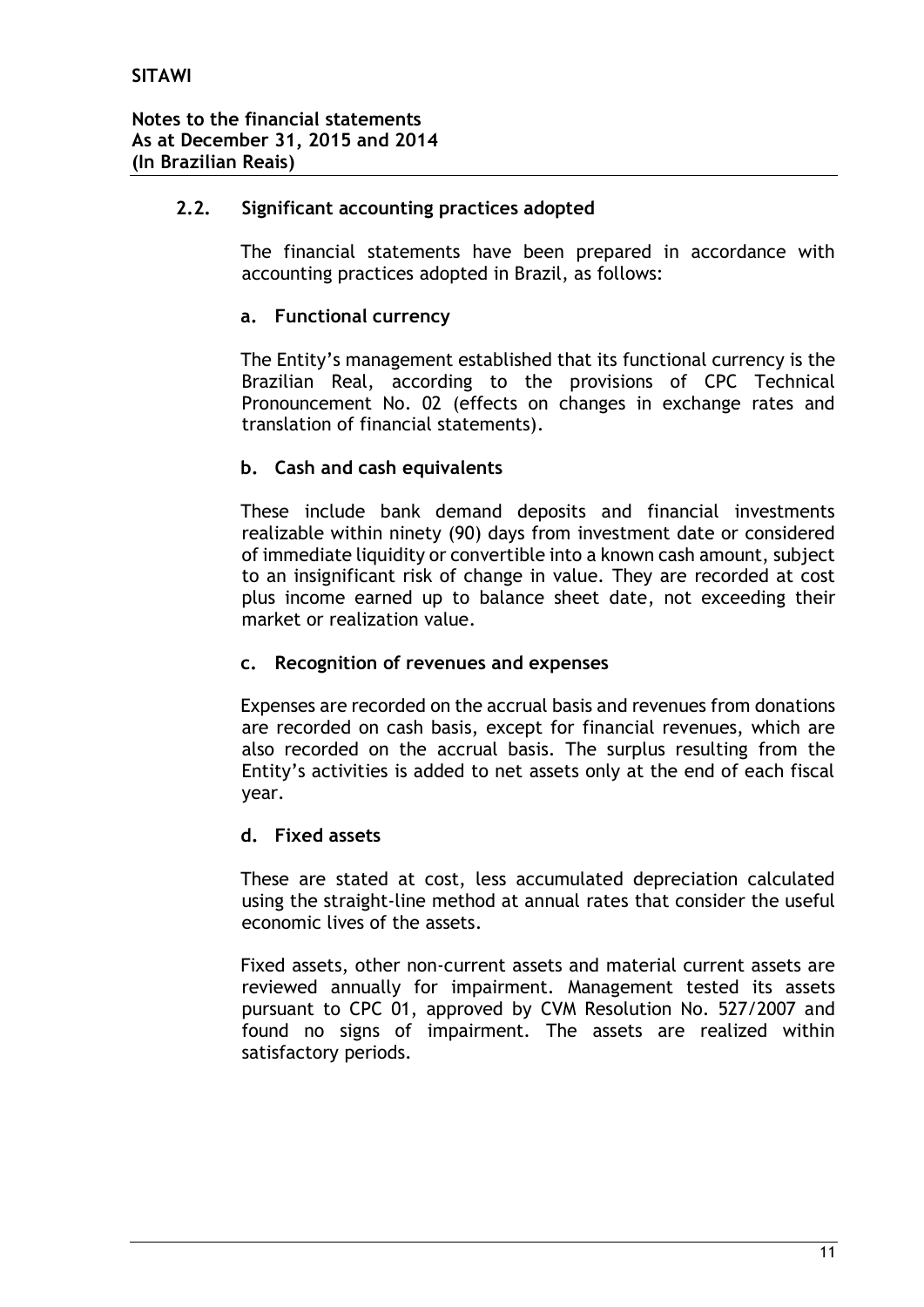# **e. Other current and noncurrent assets and liabilities**

They are stated at known or payable amounts, plus, when applicable, the respective charges and monetary variations.

# **f. Surplus for the year**

It is added to net assets by the end of fiscal year.

# **g. Tax liabilities**

As a not-for-profit entity, it is exempt from Income Tax (IRPJ) and Social Contribution Tax (CSLL) in accordance with article 15 of Law No. 9.532/97. It is also exempt from other federal taxes, such as COFINS and PIS (taxes on sales).

# **h. Financial instruments**

Financial assets and liabilities are recorded at fair value plus, when applicable, transaction costs directly attributed to acquisition or to the issue of financial assets or liabilities. These are measured according to the classification of financial instruments in the following categories: financial assets measured at fair value through surplus (deficit), heldto-maturity investments and financial assets available for sale; and financial liabilities measured at fair through surplus (deficit) and other financial liabilities.

# **i. Accounting estimates**

These are used to measure and recognize certain assets and liabilities of the Entity's financial statements. Experiences from past and current events, assumptions regarding future events and other objective and subjective factors were considered to determine those estimates. Transaction settlement involving those estimates may result in amounts significantly different from those recorded in the financial statements, due to the inherent inaccuracy of the estimates. The Entity reviews these estimates and assumptions once a year.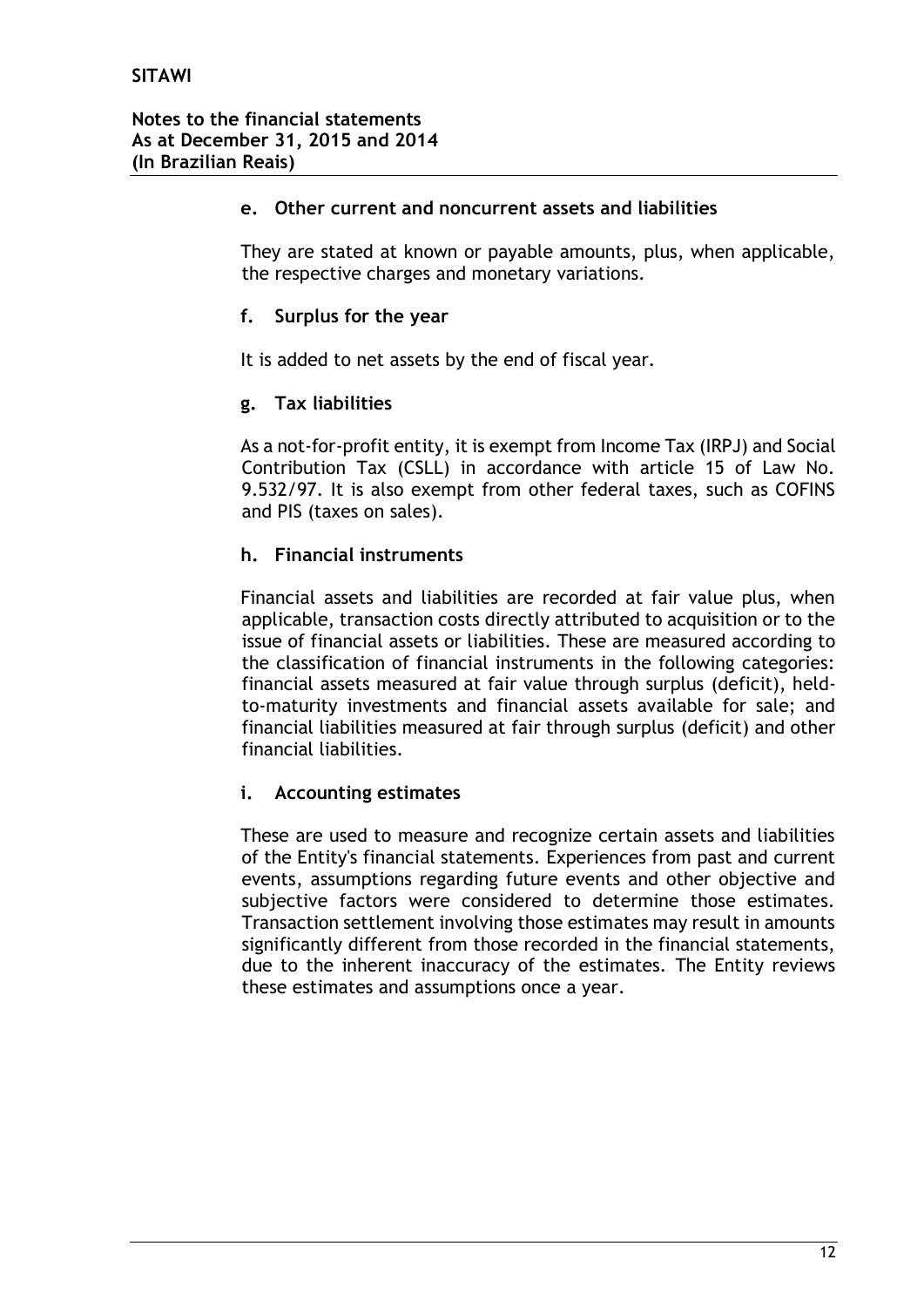# **Notes to the financial statements As at December 31, 2015 and 2014 (In Brazilian Reais)**

# **3. Cash and cash equivalents**

|                                     | 2015      | 2014      |
|-------------------------------------|-----------|-----------|
| Bank accounts                       | 31.845    | 29,000    |
| Highly-liquid financial investments | 2.025.056 | 1.171.453 |
|                                     | 2.056.901 | 1.200.453 |

The financial investments in local currency refer to shares of investment funds which have immediate liquidity and no loss of interest upon redemption. All the investments bear interest at Interbank Deposit Rates (CDI) variation.

# **4. Environmental and social loans**

These refer to loans of funds for profit or nonprofit organizations which have social or environmental missions, for example, healthcare, shelter, education, gender, race and ethnic equality, or conservation of the ecosystem. Breakdown of loans as at December 31, 2015, is stated as follows:

|              |        |          |                   | 2014     |            |
|--------------|--------|----------|-------------------|----------|------------|
| Rate<br>p.a. | Due    | Current  | <b>Noncurrent</b> | Current  | Noncurrent |
| 12.75        | Jan/17 | 64,261   |                   |          |            |
| Variable     | Ago/17 | 169,861  | 84,929            | 36,313   | 254,790    |
| 14.25        | Jul/16 | 51,803   |                   |          |            |
| 11           | Mar/16 | 20,990   |                   | 39,357   | 15,743     |
| 11           | Fev/16 | 24,177   |                   | 51,552   | 8,592      |
| variable     | Dez/17 | 166,526  | 47.317            | 94.522   | 151,419    |
| variable     | Dez17  | 290,659  | 279,938           | 55,591   | 138,779    |
|              |        |          |                   |          |            |
|              |        | (24,885) |                   | (52,113) |            |
|              |        | 763,392  | 412.184           | 225.222  | 569,323    |
|              |        |          |                   | 2015     |            |

(\*) PELCD is constituted with 2% of the value of each loan for parcels not received in less than 15 days

On June 01, 2015, an agreement between SITAWI and Cooperativa Agroindustrial 8 de Junho (Coperjunho) was entered into for the SITAWI to finance the activities of Coperjunho. The agreement was established in the amount of R\$ 75,000 to be paid in eighteen installments with the last installment maturing on January 05, 2017, and bearing annual interest of 12.75%.

On August 09, 2013, an agreement between the Entity and Solidarium Comércio de Artesanato Ético e Justo Ltda. was entered into for the Entity to finance the activities of Solidarium. The agreement was established in the amount of R\$ 64,735 to be paid in eight installments with the last installment maturing on March 10, 2014, and bearing annual interest of 8.5%. On December 21, 2012, another agreement between the SITAWI and Solidarium Comércio de Artesanato Ético e Justo Ltda. was entered into for the Entity to finance the activities of Solidarium. However, the disbursement only occurred on January 15, 2013. This agreement was established in the amount of R\$ 254,790, adjusted by Central Bank Overnight Rate (SELIC), and its amortization will occur as from 2016.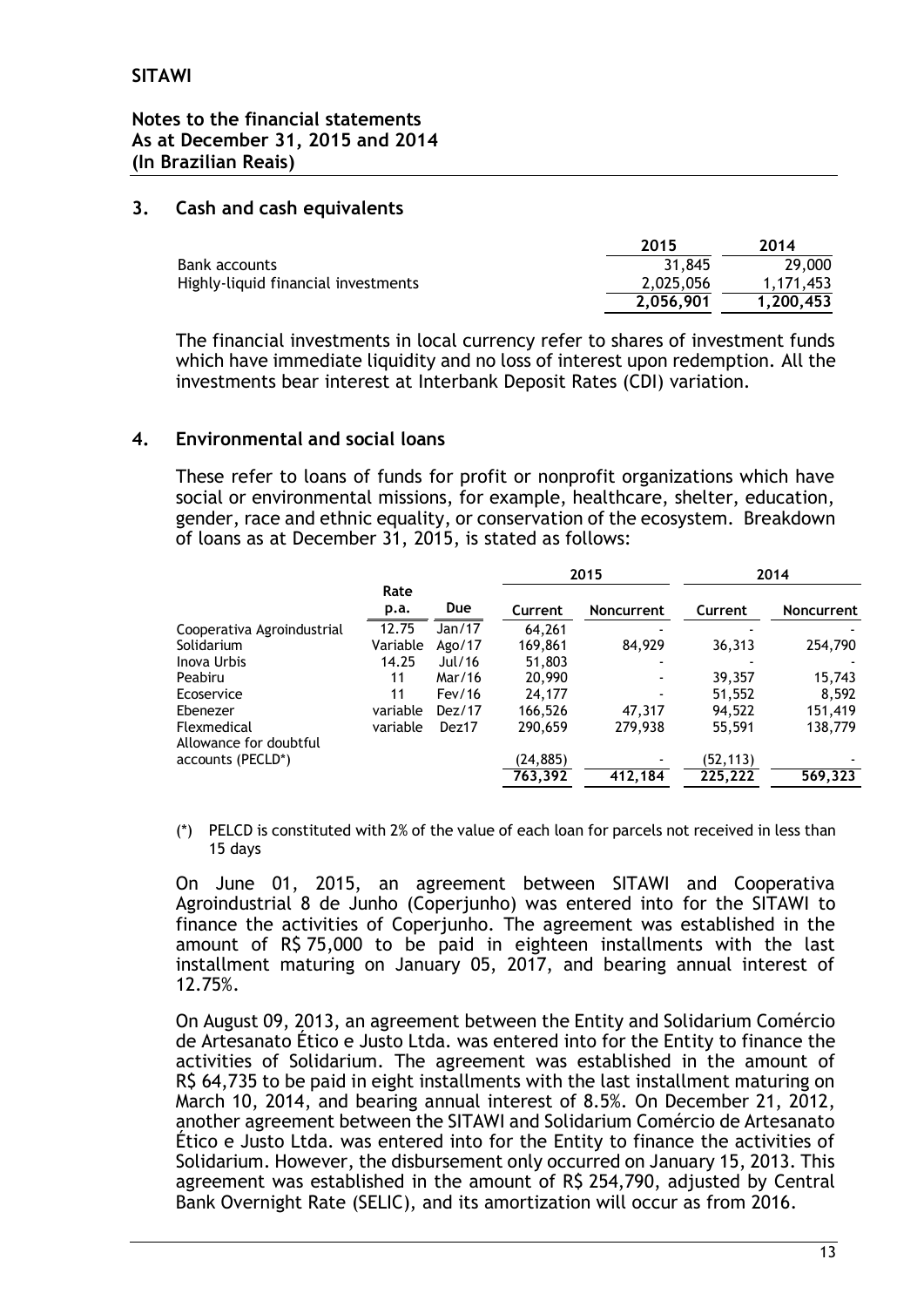On November 26, 2015, an agreement between the SITAWI and Inova Urbis Consultoria de Projetos Ltda. was entered into for the Entity to finance the activities of Inova Urbis. The agreement was established in the amount of R\$ 51,808 to be paid in eighteen installments with the last installment maturing on June 21, 2016, and bearing annual interest of 14.25%.

On September 11, 2014, an agreement between the Entity and Instituto Peabiru was entered into for the Entity to finance Instituto Peabiru' activities. The agreement was established in the amount of R\$ 55,100 to be paid in eighteen installments with the last installment maturing on March 21, 2016, and bearing annual interest of 11%.

On August 01, 2014, an agreement between the Entity and A3S-Aquecimento Solar e Soluções Sustentáveis Ltda. (Ecoservice) was entered into for the Entity to finance the activities of Ecoservice. The agreement was established in the amount of R\$ 64,440 to be paid in eighteen installments with the last installment maturing on February 21, 2016, and bearing annual interest of 11%.

On December 22, 2014, agreements between the Entity and Associação Beneficente Ebenezer (Ebenezer) and between the Entity and Fleximedical Indústria e Comércio de Equipamentos Médicas Ltda. (Fleximedical) were entered into for the Entity to finance both companies' activities. Until December 31, 2014, the amount of R\$ 245,945 was disbursed to Ebenezer and the amount of R\$ 194,370 was disbursed to Fleximedical. Until December 31, 2015, the amount of R\$ 570,000 was disbursed to Fleximedical. Both agreements are paid in 36 installments with the last installment maturing on December 21, 2017 in both cases. Interest corresponds to 11.75% p.a. with adjustments each six months according to SELIC rate.

# **5. Fixed assets**

|                         | Depreciation                  |        |                  |                     |        |
|-------------------------|-------------------------------|--------|------------------|---------------------|--------|
|                         | rate %                        | 2014   | <b>Additions</b> | <b>Depreciation</b> | 2015   |
| IT equipment            | 20                            | 609    |                  | (332)               | 277    |
| Machinery and equipment | 10                            | 13,991 |                  | (1,639)             | 12,352 |
| Furniture and fixtures  | 10                            | 597    |                  | (96)                | 501    |
|                         |                               | 15,197 |                  | (2,067)             | 13,130 |
|                         | <b>Depreciation</b><br>rate % | 2014   | <b>Additions</b> | <b>Depreciation</b> | 2014   |
| IT equipment            | 20                            | 941    |                  | (332)               | 609    |
| Machinery and equipment | 10                            | 8,879  | 5,529            | (417)               | 13,991 |
| Furniture and fixtures  | 10                            | 693    |                  | (96)                | 597    |
|                         |                               | 10.513 | 5.529            | (845)               | 15,197 |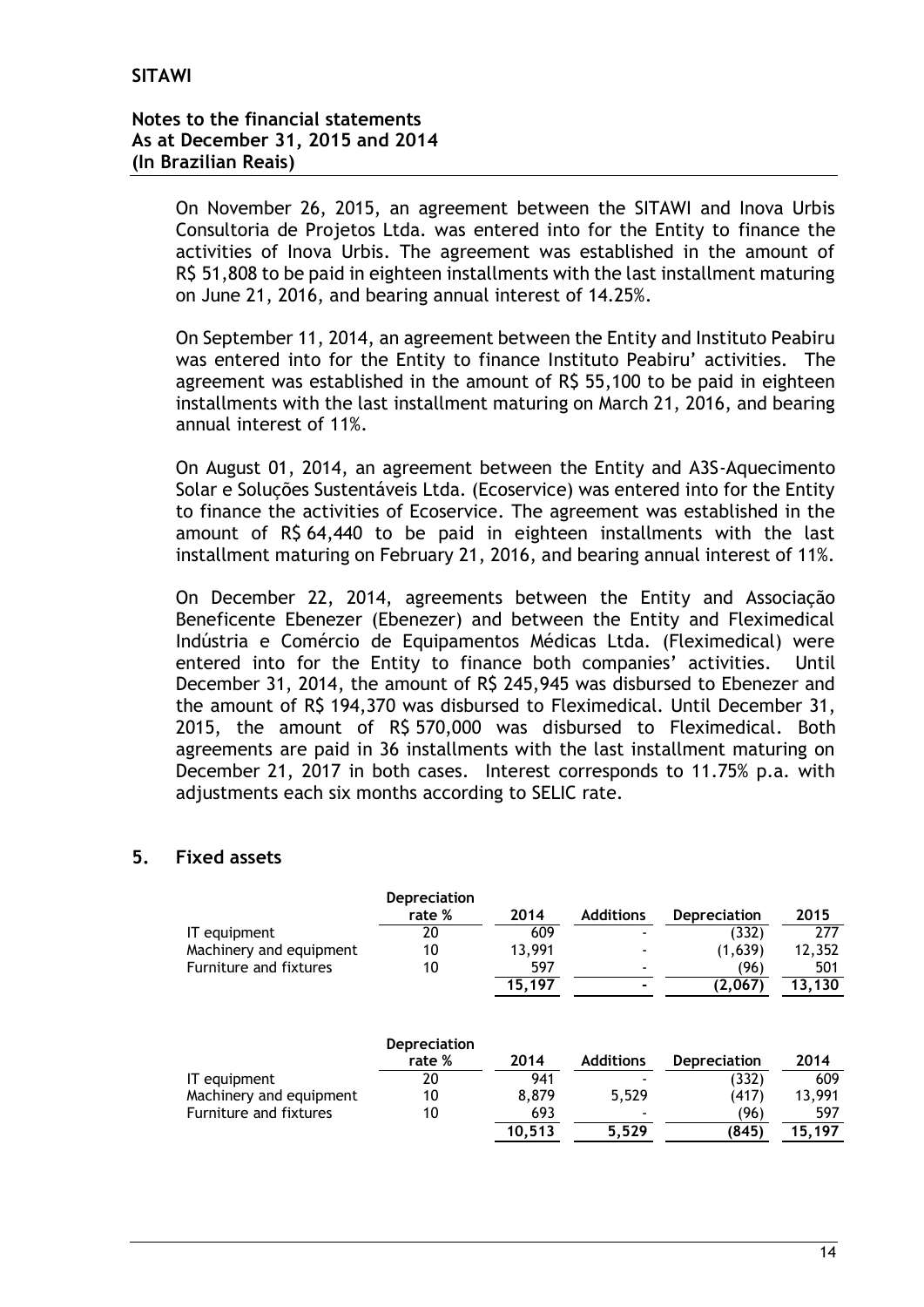# **6. Obligations with transfers**

These refer to obligations to transfer funds to partners as agreed upon in the partnership agreements entered into between parties. The breakdown of these transfers is stated below:

|                             | 2015      | 2014      |
|-----------------------------|-----------|-----------|
| Família C                   | 1,334,049 | 684,817   |
| Da Pé                       | 80,000    |           |
| Projeto Fundo Mais Unidos   | 599,981   | 614,003   |
| <b>Fundo Bonsucesso</b>     |           | 147       |
| Plataformas                 |           | 39,373    |
| Fundação BMW                |           | 25        |
| Sou Minas - Projeto Mariana | 102,738   |           |
|                             | 2,166,768 | 1,368,365 |

The social fund Família C was created on December 06, 2012, and its established term is five years. The invested funds may be used for the realization of loan agreements, payment of expenses, acquisition and assignment of equipment, contracts of performance, consulting, and payment of allowances.

Dá Pé – Moved by the wish to reforest the country, the program "Um Pé de Quê?", created and produced by Pindorama Filmes and Canal Futura, and hosted by Regina Casé, launched in partnership with SOS Mata Atlântica Foundation the crowdfunding "Dá Pé". It aims to raise funds for planting 20 thousand seedlings, initially, of native trees of the Atlantic Forest, recovering 1.33 km of riparian forest along Rio Una, in the basin of Paraíba do Sul river, supplying the states of São Paulo, Rio de Janeiro and Minas Gerais.

The agreement with Fundo Mais Unidos is annually renewed with each member of the fund. The values received by SITAWI shall be used exclusively as transfers to programs defined by "Grupo + Unidos" and for own expenses, as defined by the Managing Committee. The program currently approved is "Unidos pela Amazônia". The target for annual reversal for financial management support is 4.7% of funds received in the calendar year.

The Fund Plataformas was created on August 08, 2014. The purpose of the agreement is to support the project "Doe Mais Doe Melhor" and "Desafio Brasil de Crowdfunding" in the amount of R\$ 100,000.

The Fund FBMV was created on November 01, 2014. The agreement was established in the amount of R\$ 71,980 to exclusively invest in supporting the activities of Fundação BMW in Brazil in 2014.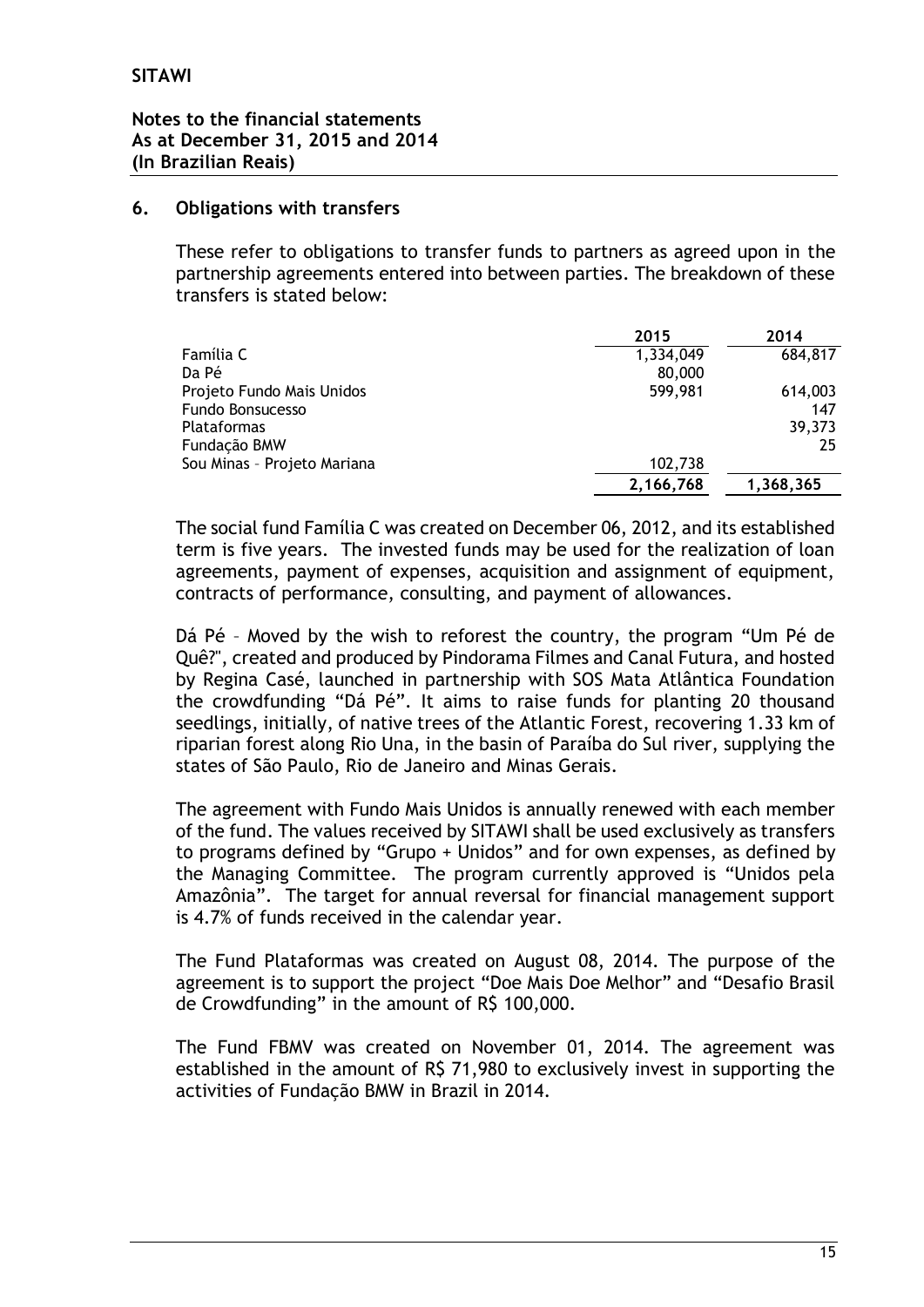# **Notes to the financial statements As at December 31, 2015 and 2014 (In Brazilian Reais)**

Sou Minas – In December 2015, artists such as Caetano Veloso, Criolo, Maria Gadú and Tulipa Ruiz performed in benefit concerts for the benefit of the families affected by the dam collapse in Mariana, state of Minas Gerais. The concerts gathered over 13 thousand supporters and the value collected through the tickets sales assigned to Fundo Filantrópico SouMinasGerais, managed by SITAWI Finanças do Bem. The amount of R\$ 450 thousand was collected and transferred to the project RiodeGente supporters, an independent research, coordinated by Greenpeace, to measure the impacts of the disaster and point solutions for rebuilding Rio Doce Basin in Minas Gerais.

# **7. Labor liabilities**

| 2015                                                     | 2014          |
|----------------------------------------------------------|---------------|
| Self-employed worker payable                             | 18,896        |
| Employers' trade association payable                     | 93<br>107     |
| Social security tax (INSS) payable                       | 10,663        |
| <b>FGTS</b>                                              | 139           |
| PIS on Payroll                                           | 12            |
| Withholding income tax (IRRF) on management fees payable | 99            |
| <b>Salaries</b>                                          | 2.600         |
|                                                          | 258<br>30,351 |

# **8. Other accounts payable**

|                           | 2016   | 2015   |
|---------------------------|--------|--------|
| Customers' advances       | 66,868 | 4,6890 |
| Reimbursement of expenses | 610    | 2,239  |
| Leonardo Letelier         |        | 148    |
| Accounts payable          |        | 275    |
|                           | 67.468 | 7.352  |

# **9. Contingencies**

In the ordinary course of conducting its business, the Entity is subject to labor, civil and tax actions. Management, relying on its legal counsel's opinion or that of other technical specialists, when applicable, evaluates the possible outcome of ongoing lawsuits, and the need for setting up provisions for contingencies arising from them.

# **10. Net assets**

Net assets are made up of the funds totally paid in from the initial donation and the surpluses resulting from the Entity's activities, calculated at the end of each fiscal year.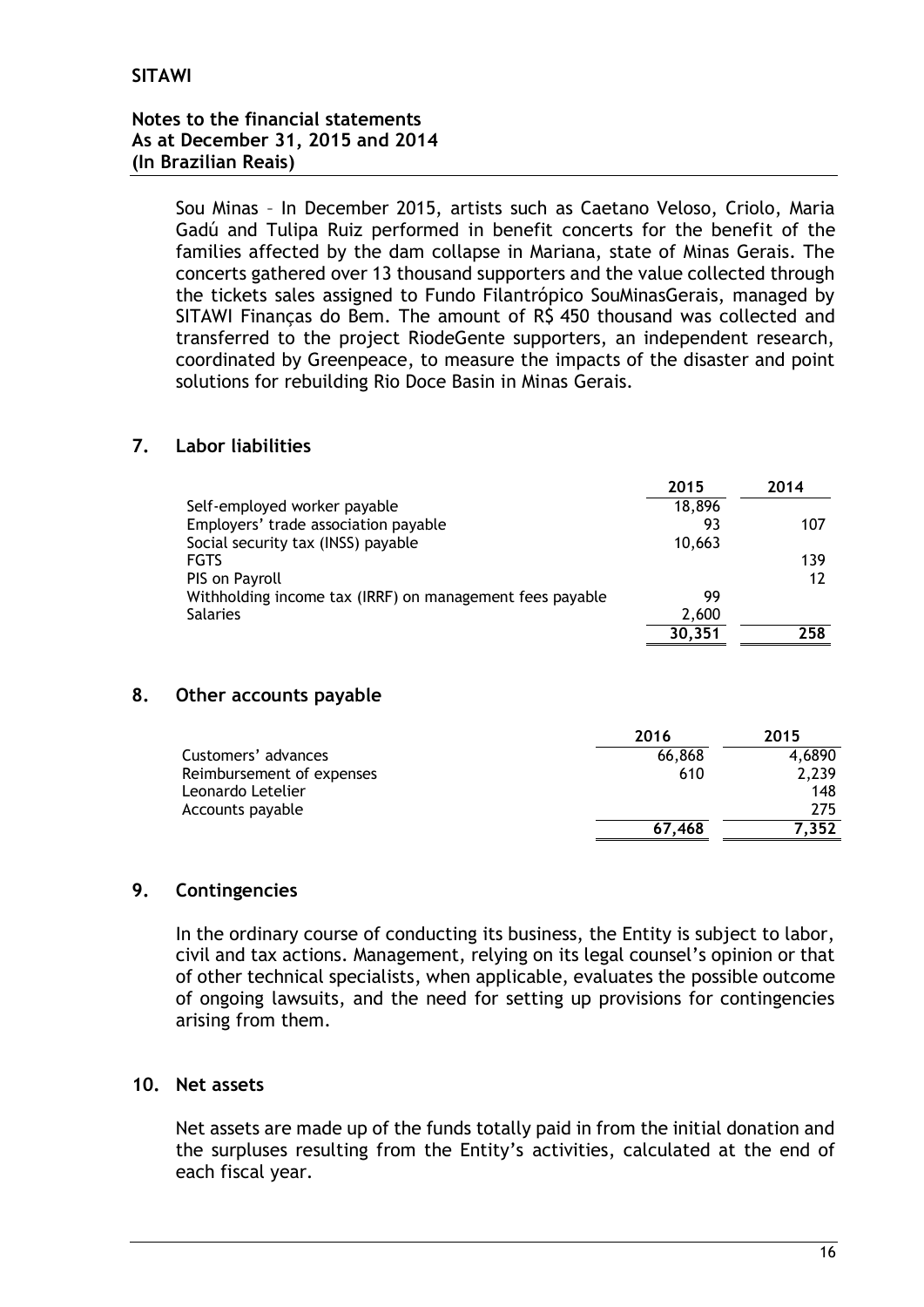### **11. Private grants**

These record donation funds received by SITAWI to realize its core expenses (donations) and supplemental expenses:

|                         | 2015      | 2014      |
|-------------------------|-----------|-----------|
| <b>Donations</b>        | 1,253,847 | 989.989   |
| Other Loans             |           | 56,822    |
| Net revenues from loans | 159.522   | 44.113    |
| Reversal of funds       | 96,407    | 181.319   |
|                         | 1.509.776 | 2,272,243 |

The fund reversals refer to amounts that the Entity reverses to use in its finances arising from amounts received from the social funds. Taking into consideration the agreement entered into with each fund, these funds are used to maintain the Entity's operating activities.

# **12. Personnel expenses**

|                                       | 2015    | 2014    |
|---------------------------------------|---------|---------|
| Year-end bonus                        | 2,903   | 1,927   |
| Health insurance                      | 8,507   | 3,795   |
| Aviso Prévio                          |         | 1,675   |
| <b>Training</b>                       |         | 7,140   |
| <b>Interns</b>                        | 51,510  | 22,620  |
| Vacation                              | 2,580   | 1,353   |
| Severance pay fund (FGTS)             | 2,047   | 3,215   |
| Remuneration of self-employed workers | 17,080  |         |
| Social Security Tax (INSS)            | 62,819  | 65,370  |
| Social Contribution (PIS) on payroll  | 256     | 236     |
| Management Compensation               | 263,726 | 294,404 |
| <b>Salaries</b>                       | 24,315  | 35,854  |
| Insurance                             | 151     | 283     |
| Meal Plan                             | 3,995   | 3,783   |
| Transportation passes                 | 2,583   | 1,164   |
|                                       | 442,472 | 442,819 |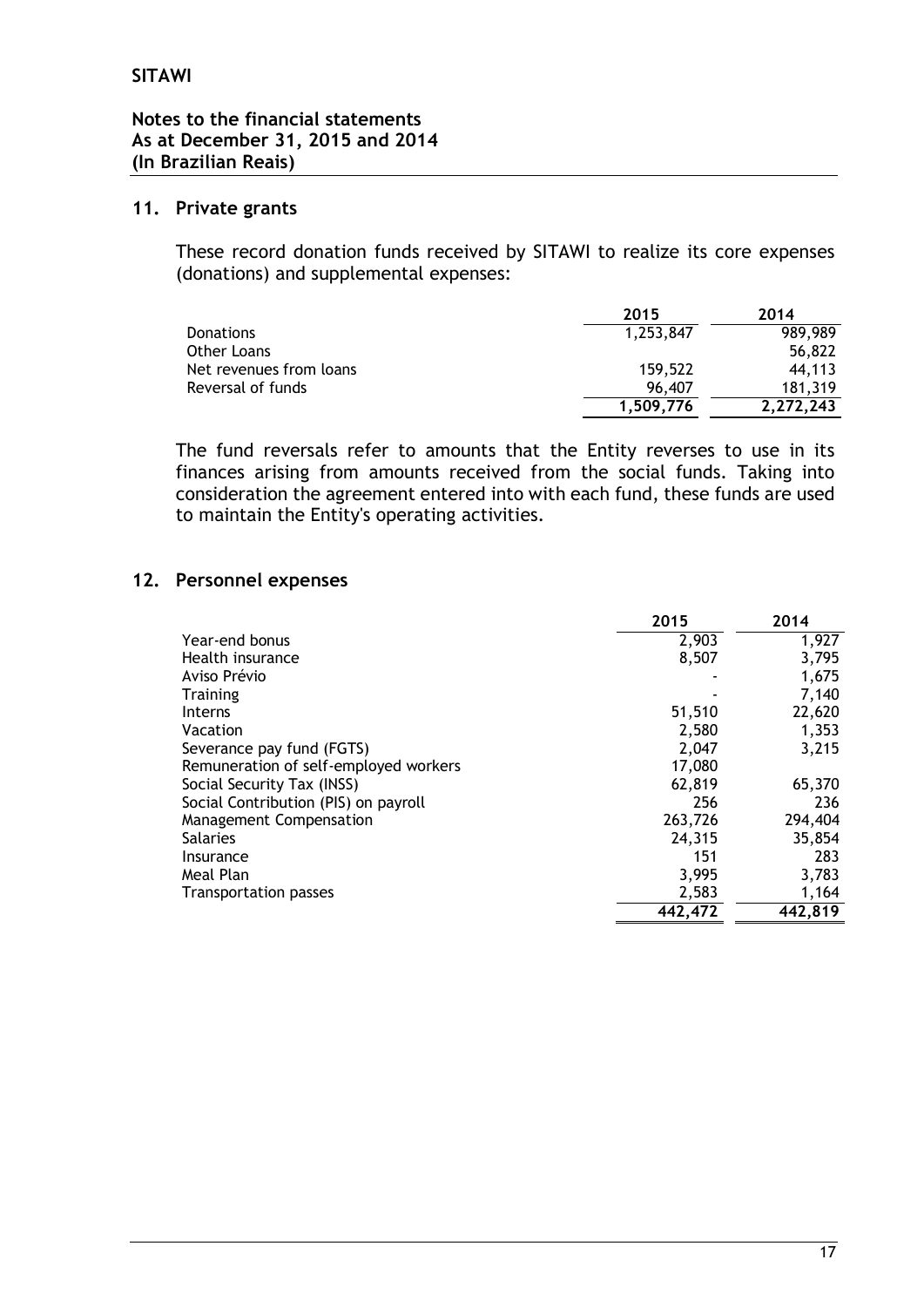# **Notes to the financial statements As at December 31, 2015 and 2014 (In Brazilian Reais)**

# **13. Administrative expenses**

|                                    | 2015      | 2014    |
|------------------------------------|-----------|---------|
| Rent - sundry                      | 77,656    | 77,710  |
| Rent and HOA fees                  | 3,000     | 680     |
| Electricity                        | 4,895     | 2,900   |
| Sundry expenses                    | 911       | 2,188   |
| Events and promotions              | 1,373     | 2,725   |
| Communication expenses             | 7,297     | 5,645   |
| Photocopies                        |           | 810     |
| Goods                              | 9,122     | 118     |
| Consultancy                        | 12,667    | 20,319  |
| <b>Union Dues</b>                  | 645       | 6,559   |
| Kitchen                            | 975       | 2,988   |
| Mail                               | 2,079     | 723     |
| <b>IT Costs</b>                    | 5,012     | 6,157   |
| Depreciation and amortization      | 2,667     | 845     |
| Travel and lodging                 |           | 465     |
| Transportation                     | 121,439   | 68,039  |
| Gifts                              | 90,460    | 499     |
| Meals and snacks                   | 22,428    | 40,420  |
| Services rendered - Natural person | 58,677    | 35,576  |
| Services rendered - Legal entity   | 510,908   | 450,489 |
|                                    | 8,596     | 8,914   |
| Taxes on Revenues ISS              | 17,373    | 1,654   |
| Taxes, fees and contributions      | 24,885    | 40,266  |
| Losses on Credits                  | 17,560    | 20,949  |
| Other expenses                     |           |         |
| Total                              | 1,000,624 | 767,638 |
|                                    |           |         |

# **14. Other Operating Revenues**

It mainly refers to revenues from advisory services rendered in 2015 in the amount of R\$ 315,736 (R\$ 187,131 in 2014).

# **15. Financial income (loss), net**

|                                                                                                                                                                                      | 2015                                     | 2014                               |
|--------------------------------------------------------------------------------------------------------------------------------------------------------------------------------------|------------------------------------------|------------------------------------|
| <b>Financial revenues</b><br>Interest gains<br>Discounts obtained                                                                                                                    | 1,931                                    | 2,171<br>11                        |
| Return on financial investments                                                                                                                                                      | 73,531                                   | 53,273                             |
| <b>Financial expenses</b><br>Interest losses<br>Discounts granted<br><b>Bank expenses</b><br>Income tax on financial investment<br>Selling expenses<br>Monetary losses<br><b>IOF</b> | (256)<br>(1,350)<br>(4, 284)<br>(1, 542) | (340)<br>(49)<br>(1, 319)<br>(670) |
|                                                                                                                                                                                      | 68,030                                   | 53,077                             |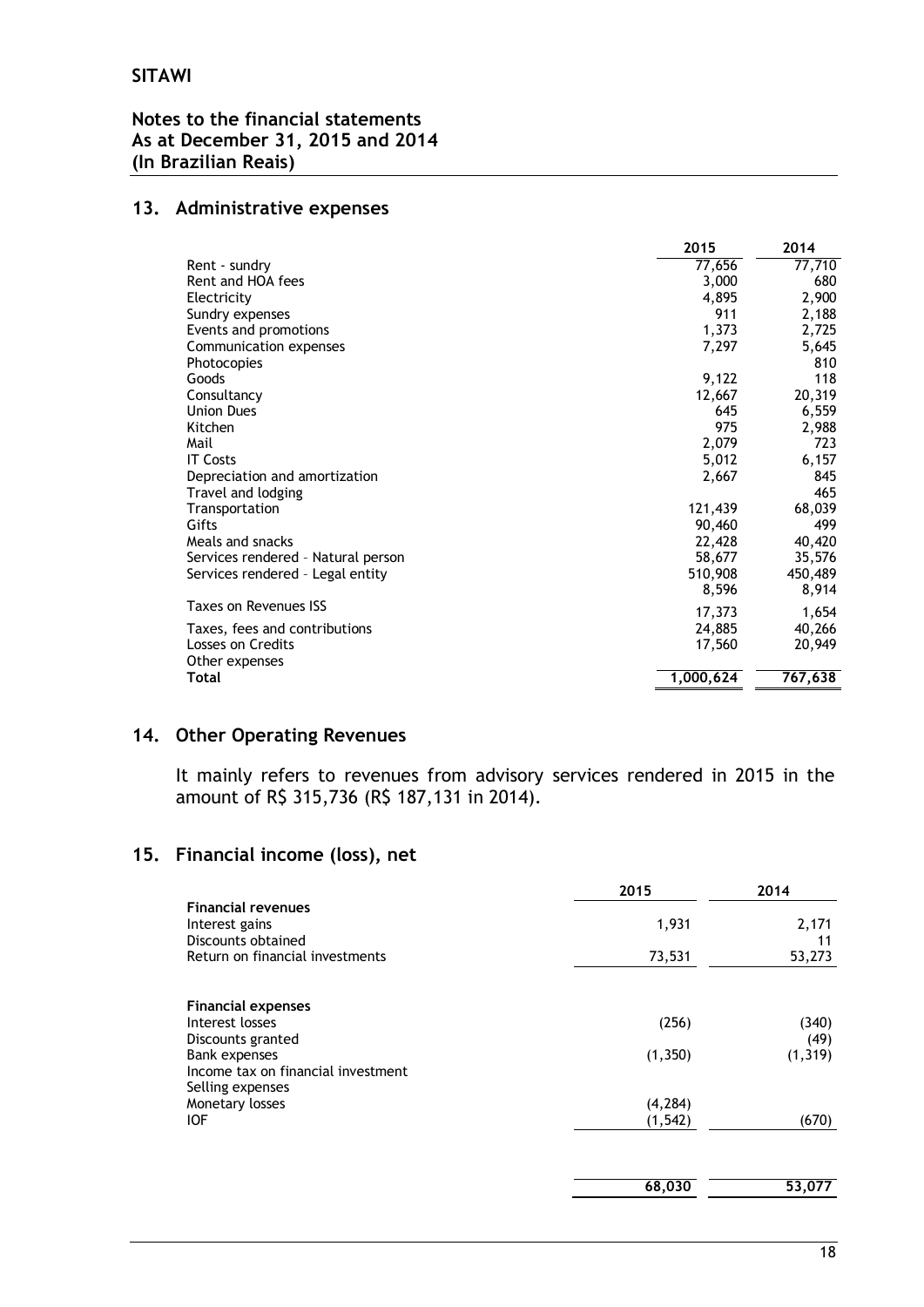# **16. IRPJ (Corporate Income Tax) exemption**

The Entity, given its purpose and goals and pursuant to article 170 of the Income Tax Regulation (RIR), is not subject to the Corporate Income Tax. The Entity annually files the Legal Entity Income Tax Return (DIPJ) - Tax and Accounting Bookkeeping (ECF).

# **17. Equity Quotients**

| <b>Quick Ratio</b>                     |               | 2015  | 2014  |
|----------------------------------------|---------------|-------|-------|
| Cash and Cash Equivalents              | $2,056,901 =$ | 0,93  | 0,86  |
| <b>Current Liabilities</b>             | 2,222,249     |       |       |
| <b>Current Ratio</b>                   |               |       |       |
| <b>Current Assets</b>                  | $2,856,564 =$ | 1,29  | 1,04  |
| <b>Current Liabilities</b>             | 2,222,249     |       |       |
| <b>General Liquidity</b>               |               |       |       |
| Current + Non Current Assets           | $3,268,748 =$ | 1,47  | 1,45  |
| Current + Non Current Liabilities      | 2,222,249     |       |       |
| <b>Fixed Assets to Net Worth Ratio</b> |               |       |       |
| <b>Fixed Assets</b>                    | $13,1300 =$   | 0,01  | 0,01  |
| <b>Net Assets</b>                      | 1,059,629     |       |       |
| <b>Fixed Assets to Total Assets</b>    |               |       |       |
| <b>Fixed Assets</b>                    | $13,1300 =$   | 0,004 | 0,007 |
| Net Assets + Current Liabiities        | 3,281,878     |       |       |

# **18. Financial instruments**

The existing financial transactions involve usual assets and liabilities related to the Entity's business activity, especially short-term investments, accounts receivable and payable. These transactions are presented in the statements of financial position at cost plus related revenues and expenses which, in view of the nature of the transactions and maturities, approximate market values. During 2016 and 2015, the Entity did not conduct transactions with derivatives.

The Entity is exposed to the following risks resulting from the use of financial instruments:

- Credit risk;
- **Liquidity risk;**
- Market risk.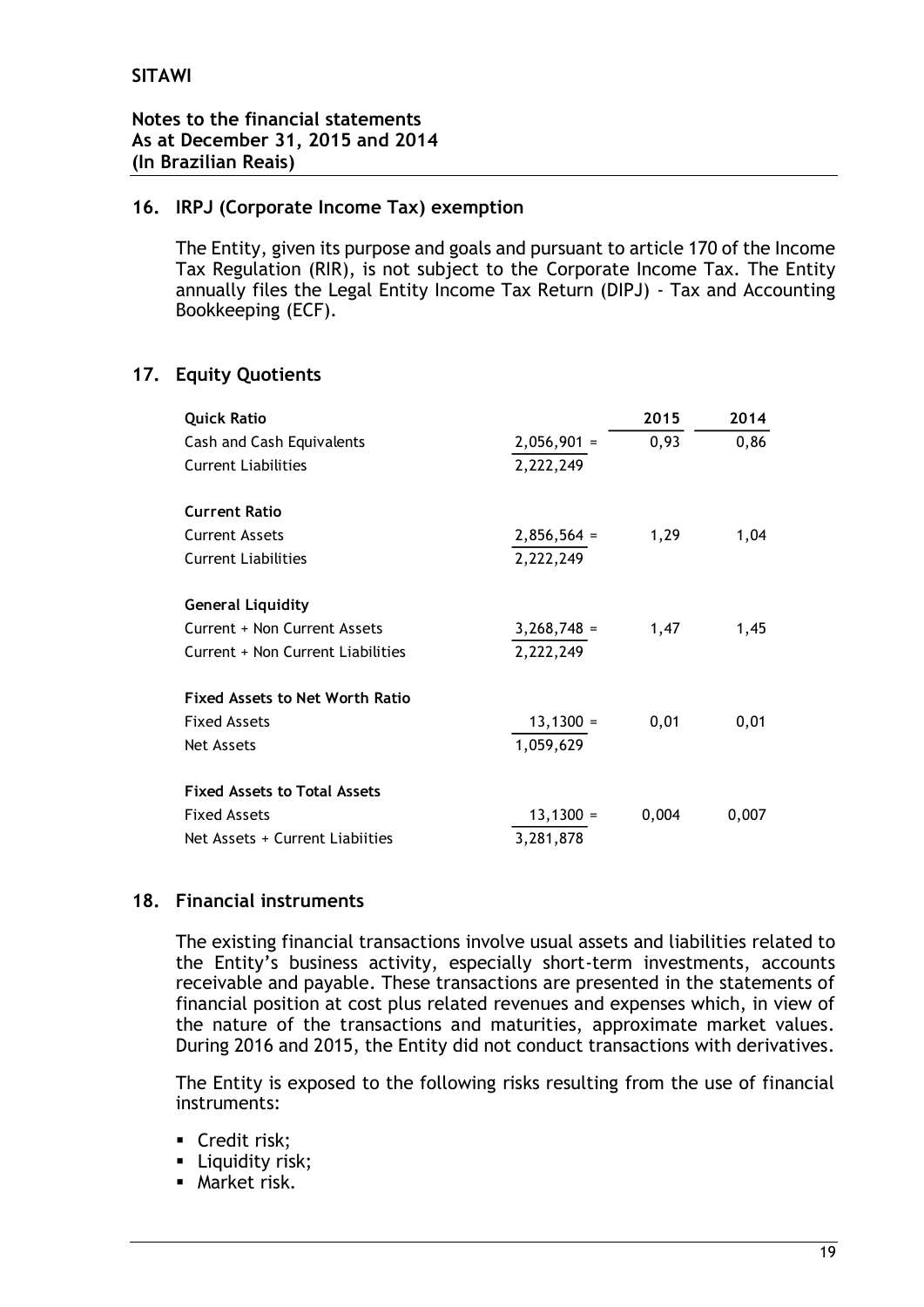# **18.1. Risk management structure**

The Entity evaluates the risks of its financial instruments and defines which limits are appropriate and acceptable considering their operations and goals.